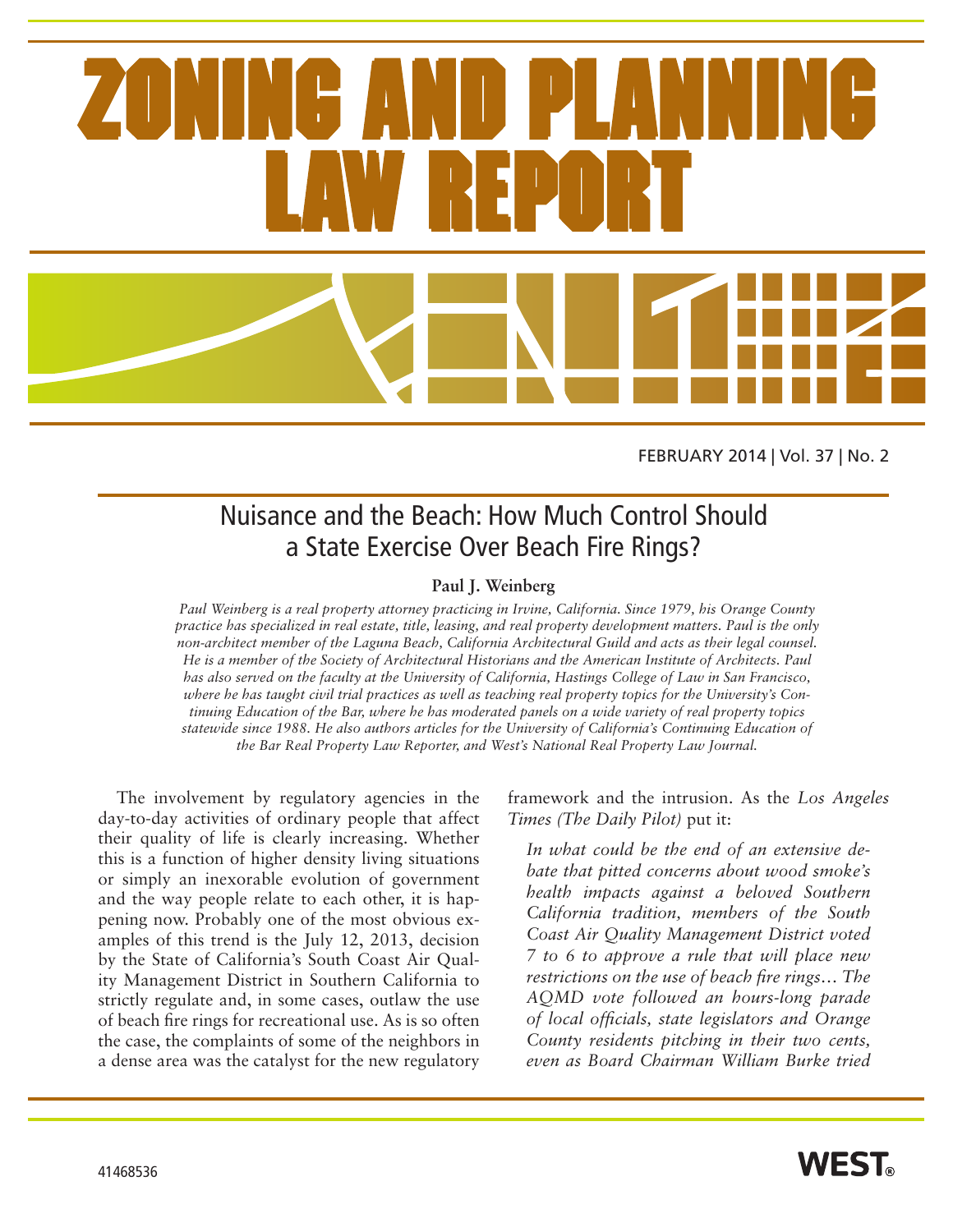# **ZONING AND PLANNING LAW REPORT**

Nuisance and the Beach: How Much Control Should a State Exercise Over Beach Fire Rings?.......1

> **Editorial Director** Michael F. Alberti, Esq. **Contributing Editors** Patricia E. Salkin, Esq. **Publishing Specialist**

Robert Schantz **Electronic Composition** Specialty Composition/Rochester Desktop Publishing

Zoning and Planning Law Report (USPS# pending) is issued monthly, except in August, 11 times per year; published and copyrighted by Thomson Reuters, 610 Opperman Drive, P.O. Box 64526, St. Paul, MN 55164-0526. Application to mail at Periodical rate is pending at St. Paul, MN.

POSTMASTER: Send address changes to Zoning and Planning Law Report, 610 Opperman Drive, P.O. Box 64526, St. Paul MN 55164-0526.

> © 2014 Thomson Reuters ISSN 0161-8113 Editorial Offices: 50 Broad Street East, Rochester, NY 14694 Tel.: 585-546-5530 Fax: 585-258-3774 Customer Service: 610 Opperman Drive, Eagan, MN 55123 Tel.: 800-328-4880 Fax: 800-340-9378

This publication was created to provide you with accurate and authoritative information concerning the subject matter covered; however, this publication was not necessarily prepared by persons licensed to practice law in a particular jurisdiction. The publisher is not engaged in rendering legal or other professional advice and this publication is not a substitute for the advice of an attorney. If you require legal or other expert advice, you should seek the services of a competent attorney or other professional.

*to speed the meeting along by asking fire ring supporters to speak only if they felt a "burning" need.*

*For the majority of the speakers—some of whom sported black T-shirts with "Save our bonfire rings," printed on them in white lettering—the proposal that staff members deemed a compromise based on public input was still too much regulation. "These beaches are regional," said Costa Mesa Mayor Jim Righeimer. "If you're up and down the 55 [Freeway], you don't go to Huntington Beach.' Costa Mesans—like many others living along the 55 corridor, which pours drivers heading for the coast directly into Newport Beach—enjoy bonfire access close to home," he said.*

*But for Newport residents living yards away from the beach, like Frank Peters, who has been one of the fire's most outspoken critics, the vote was a victory. "I'm pinching myself," he said, after the meeting. "It's been a long journey." 1*

The reverberations of the story reached all the way to New York. In a May 30, 2013, news article in the *New York Times*, Ian Lovett, its staff writer wrote, "Is 'No Fun' Sign Next? California Beach Bonfires May Be Doused." Lovett frames the debate well:

*For generations, California's beaches have been an international symbol of free living and youthful exuberance, where Gidget met Moondoggie and the Beach Boys had fun, fun, fun.*

*But these days, a blizzard of restrictions on everything from dogs to playing horseshoes—is being imposed on beach activities up and down the coast, turning beaches into sanitized zones that longtime beach goers say barely resemble the freewheeling places they once knew.*

*Smoking is banned at many beaches across the state. On San Diego beaches, playing ball or tossing a Frisbee has been outlawed. Alcohol is no longer allowed on the sand in Hunting-*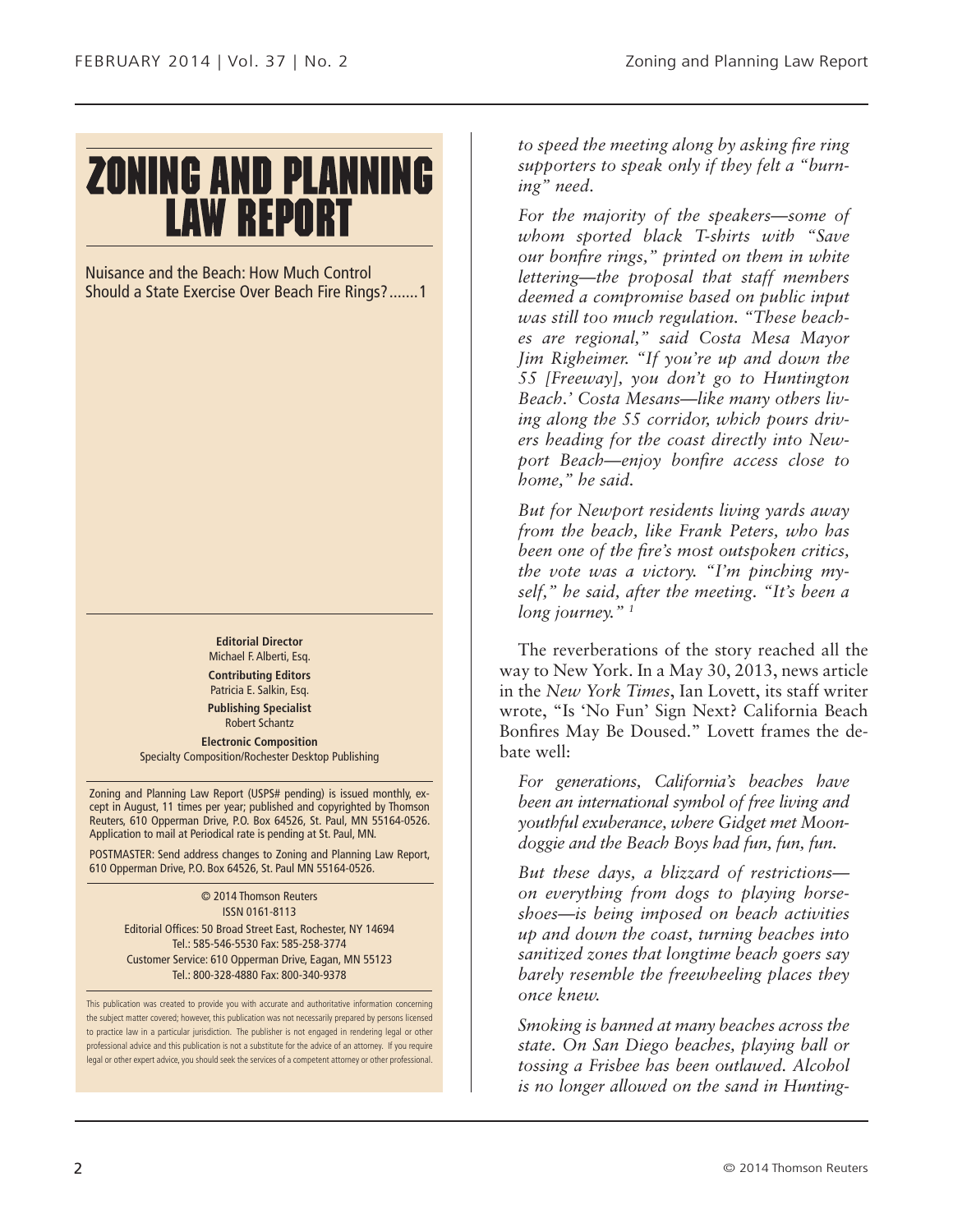*ton Beach. Even surfing is restricted to designated areas here, though this is "Surf City."*

*And the next thing to go could be the fire pits—concrete rings designed to contain bonfires—which for many people are enduring features of a free, outdoor California lifestyle.*

"*I go the beach today, and there are signs that say, 'No drinking, no glass, no this, no that,'" said Jane Schmauss, 68, a historian at the California Surf Museum. "I want to write 'No fun' at the bottom, because that's going to be the next thing they outlaw. Or 'No laughing.''"*

The New York Times article continues by giving specifics and details of the AQMD's action and also some of the economic fallout from it:

*The fire pits were installed decades ago as a safer alternative to the open fires that were once allowed. But regional air quality regulators have determined that wood-burning fires contribute to air pollution and pose health risks for those who live nearby, and last month they proposed removing more than 800 fire pits that dot the coastline of Los Angeles and Orange Counties, the heartland of Southern California beach culture…*

*Joe Shaw, a city councilman in Huntington Beach, said the tradition of gathering around fire pits at night "epitomizes the California dream of so many." Each weekend, scores flock to Huntington Beach's more than 500 fire pits, which bring in an estimated \$1million annually for the city in parking fees alone. 2*

California has often been considered the "canary in the coal mine" in expanding the scope and reach of regulatory action; people look to that state for trends in land use planning and regulatory actions. The interesting question here is whether this act of removing some and then heavily regulating remaining coastal beach fire rings is a harbinger of more regulation to come nationwide at the state level or simply an anomaly.

The best place to start in determining whether this overlay of regulation is necessary or likely to

expand nationwide is to look at the growth and development of underlying common law on the point.

Beach fire rings, like many activities conducted in a public area, may have hazards associated with them; here, the flames and the burning are, to some extent, a nuisance as well as the smoke that the fire emits. Common law applied by the Federal courts gives injured parties a remedy under the Federal Tort Claims act to be compensated if a Federal agency, in performing its obligations, falls below the standard of care. The 1990 case of *Summers v. United States* was just such a case; it involved a minor injuring her foot on property operated by the National Parks Service when she burned her foot on coals on a beach fire ring. The injury occurred on August 9, 1984, during a visit to Rodeo Beach, part of the Golden Gate National Recreation Area. The child was four and one-half years old and was walking with her family when they came upon a sign showing a symbol of logs aflame and an arrow pointing to the nearby beach. Upon reaching the beach, the child received her parents' permission to take off her shoes and started to walk ahead. She then attempted to balance herself upon a rock which was part of a fire ring, but lost her balance and burned her foot on hot embers within the fire ring.

The case itself went into some detail about changing conditions causing a need for changing policy:

*For some time prior to Kendra's injury, fires were permitted at any location on Rodeo Beach. In response to concerns about alcohol abuse and vandalism by teenagers who built fires on remote areas of the beach, the Park Service changed its policy to confine beach fires to three fire rings located close to and easily observable from the road. After the installation of the fire rings, the rangers noticed that some visitors continued to build fires outside the fire rings and posted the sign warning that fires were permitted only in the fire rings. 3*

The Summers court found that the Park Service's failure to warn of the potential danger of stepping on hot coals didn't contravene a prescriptive Federal statute, regulation or policy. The court looked at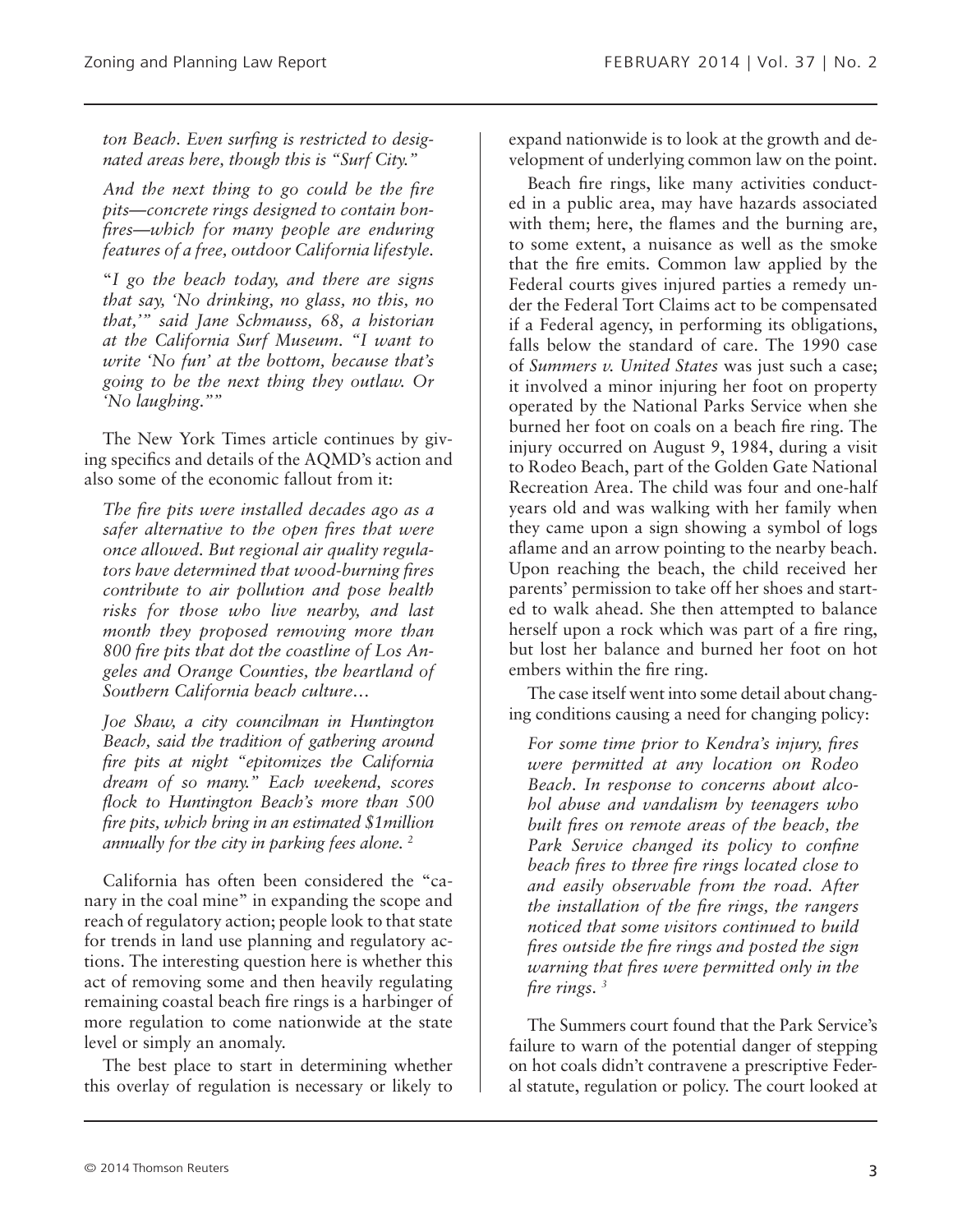the failure to warn as possibly constituting liability for negligence by the National Park Service:

*The government claims that Park Service decisions regarding the placement and particulars of park signs fall within the broad discretionary authority delegated to the Park Service by Congress to carry out the Park Service's dual mission of promoting public use of the national parks while preserving them for the enjoyment of future generations… The government characterizes the Park Service sign policy as an exercise of discretionary judgment balancing the demands of the dual mission: the Service limits park signs to the minimum number and size necessary for adequate warning and guidance to the public in order to conserve the scenery of the parks for future visitors.*

*There is no evidence, however, that NPS's failure to post warnings of the sort that would have prevented Kendra's injury was the result of a decision reflecting the competing considerations of the Service's sign policy. As we indicated in* Lingren v. United States [Lindgren v. U.S., 665 F.2d 978, 65 A.L.R. Fed. 350 (9th Cir. 1982]*, a governmental failure to warn is not necessarily shielded from suit simply because a discretionary function is in some way involved. On the contrary, we have concluded that 'where the challenged governmental activity involves safety considerations under an established policy, rather than the balancing of competing policy considerations, the rationale for the exception falls away and the U.S. will be responsible for the negligence of its employees."*[ARA Leisure Services v. United States, 831 F.2d 193, 195 (9th Cir.1987) (quoting Aslakson v. United States, 790 F.2d 688, 693 (8th Cir.1986)] *<sup>4</sup>*

California state law, in a 2001 appellate case, *Sambrano v. City of San Diego*, 94 Cal.App.4th 225, 114 Cal.Rptr.2d 151 Cal.App. 4 Dist., 2001 interestingly, holds the reverse:

*Plaintiff and appellant minor Leana Maria Sambrano, by her guardian ad litem Art Sam-* *brano, et al., sued defendant and respondent City of San Diego (the City) for personal injuries suffered when she climbed into and was burned in a fire ring containing sand-covered hot coals at a beach park owned and operated by the City… The trial court granted summary judgment in favor of the City on the ground that, as a matter of law, the condition of the park fire ring was not a dangerous condition of public property. (Gov. Code §§ 830, 830.2, Code Civ. Proc., § 437c, subd. (c).)… The facts are essentially undisputed. Plaintiff Laurie Sambrano brought her daughters to a family reunion at the De Anza Cove beach park in Mission Bay, San Diego on August 1999. Family members had arrived around 8:00 that morning and had staked out a fire ring on the beach sand by placing chairs, wood and toys there to show they intended to use it later. The fire "ring" was about five feet wide and consisted of six-inch thick concrete walls that extended above the sandy surface to a height of 15 inches. There was no active fire, only sand and ashes, visible within the fire ring.*

*After lunch, the youngest daughter, almosttwo-year-old Leana Sambrano, was being watched by her 12-year-old sister and her great aunt while she swam and played. Leana was playing with her cousins on the sand about a foot or two away from the fire ring wall. Suddenly, those present heard screaming from the fire ring as Leana moved away from it. There were little footprints in the fire ring and Leana had third degree burns on her feet. She was treated and required skin grafts to heal the burns.*

The Sambrano court applied California statutory law and found no liability for the municipality:

*A public entity may be liable for injuries caused by a dangerous condition of its property.* [Sambrano v. City of San Diego, 94 Cal. App.4th 225, 233, 114 Cal.Rptr.2d 151 Cal. App. 4 Dist., 2001]. *Under section 830, subdivision (a), a "dangerous condition" is defined as "a condition of property that creates*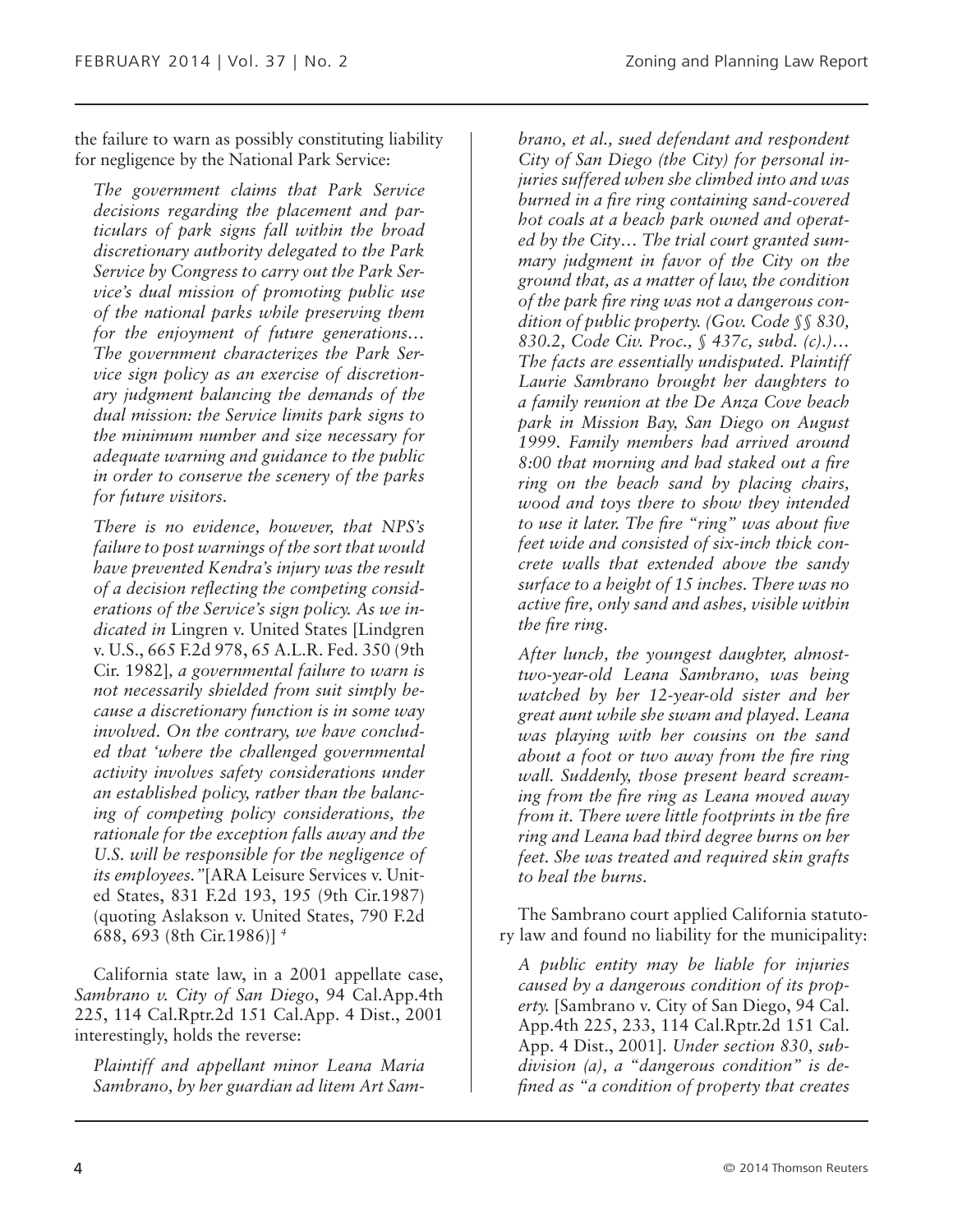*a substantial (as distinguished from a minor, trivial or insignificant) risk of injury when such property or adjacent property is used with due care in a manner in which it is reasonably foreseeable that it will be used."*

*Section 830.2 provides a qualification to the definition of a dangerous condition of public property, by stating: "A condition is not a dangerous condition within the meaning of this chapter if the trial or appellate court, viewing the evidence most favorably to the plaintiff, determines as a matter of law that the risk created by the condition was of such a minor, trivial or insignificant nature in view of the surrounding circumstances that no reasonable person would conclude that the condition created a substantial risk of injury when such property or adjacent property was used with due care in a manner in which it was reasonably foreseeable that it would be used." 5*

So now the stage is set. Dangerous or defective conditions that a public entity allows to occur on public property may or may not give rise to that entity's liability depending on the jurisdiction and its laws. Does allowing smoke from fire rings to be generated and thus inhaled by persons in proximity to it give rise either to municipal liability or, for that matter, nuisance liability as against the person or persons generating the fire itself?

To find a general definition for what constitutes a nuisance is not easy; the factors themselves are pretty nebulous. American Jurisprudence, 2nd Edition, probably has as settled an explanation as any:

#### *§ 58 Generally; claim based on federal common law.*

*There is no exact rule or formula by which the existence of a nuisance may be determined. Each case must stand on its own facts and special circumstances. In general, however, as long as the defendant's activities are reasonable and do not occasion an unnecessary risk of harm or annoyance to others, they do not constitute an actionable nuisance. In one state [Connecticut], a plaintiff must prove four elements to succeed in a nuisance cause* 

*of action: (1) the condition complained of had a natural tendency to create danger and inflict injury on person or property; (2) the danger created was a continuing one; (3) the use of the land was unreasonable or unlawful; and (4) the existence of the nuisance was the proximate cause of the plaintiff's injuries and damages." 6 (*emphasis added*)*

The Restatement of Torts 2nd defines public nuisance as:

- *1. A public nuisance is an unreasonable interference with a right common to the general public.*
- *2. Circumstances that may sustain a holding that an interference with a public right i s unreasonable include the following:*
	- *a. whether the conduct involves a significant interference with the public health, the public safety, the public peace, the public comfort or the public convenience, or*
	- *b. whether the conduct is proscribed by a statute, ordinance or administrative regulation, or*
	- *c. whether the conduct is of a continuing nature or has produced a permanent or long lasting effect, and, as the actor knows or has reason to know, has a significant effect upon the public right." 7*

Armed with this somewhat fuzzy framework, how do different jurisdictions react to fire rings emplaced on their beaches and the activity that people engage in in burning combustible material in them?

Surprisingly, most of the jurisdictions in the United States are in harmony. A small example: the East Hampton Town Board in the State of New York has approved a change to the town code that limits beach fires between the hours of 5:00 p.m. to 12:00 midnight:

"We're not anti-beach fire," Johnson insisted, "but some regulation has to be in place. According to the current code, all fires must be 50 feet from any combustible materials, including tents, fences and vegetation, and cannot be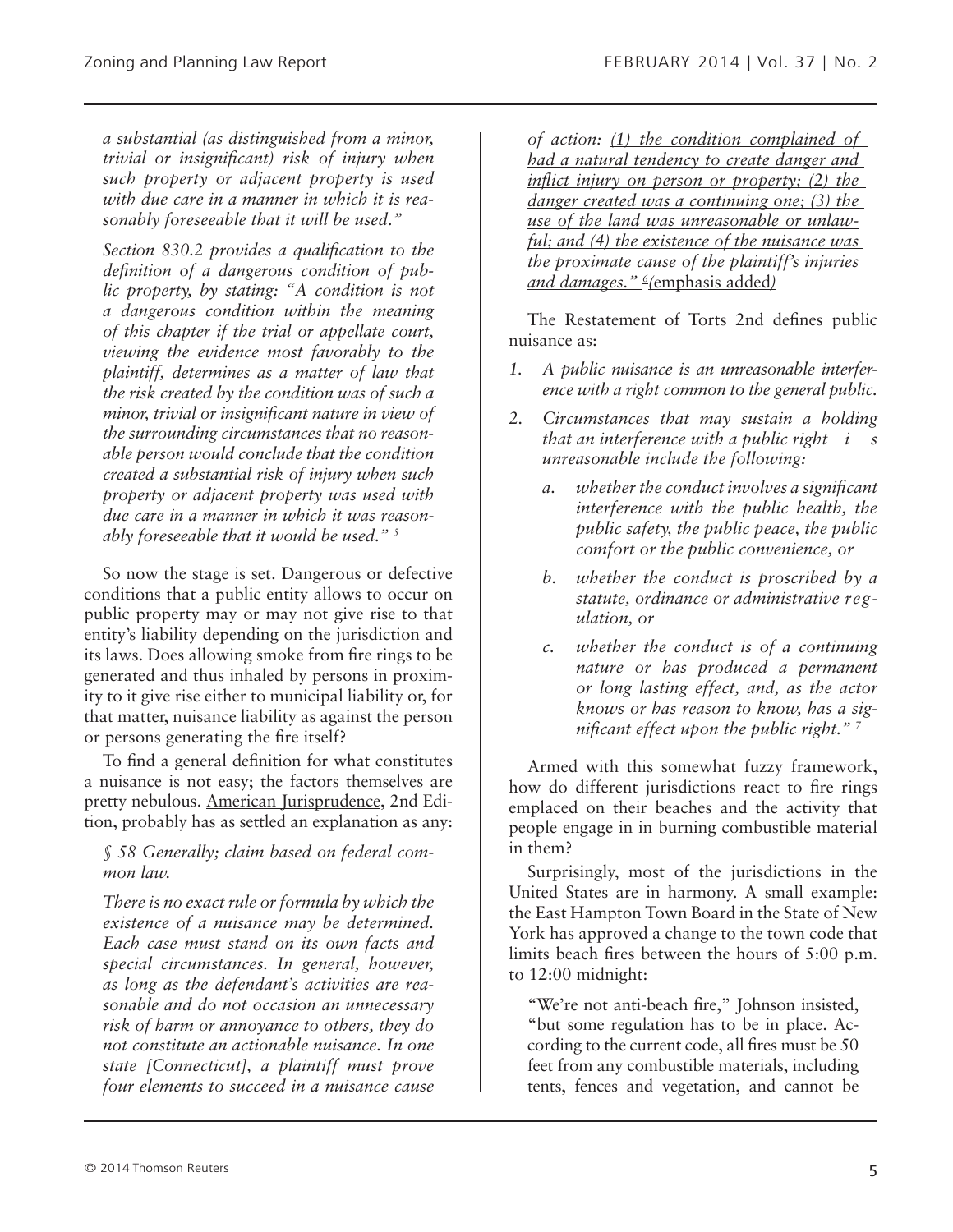larger than two feet by two feet. (Fires of greater dimension are considered bonfires or 'open burning' and require a burning permit.)"8

The State of Oregon probably has the most typical regulatory framework for this issue. In a September 18, 2013, interview with the author, Robert Vance of the Department of Environmental Quality for the State of Oregon, drew out the information, later substantiated, that *the State of Oregon does not have a specific regulatory framework for beach fire rings, but has devolved the responsibility for regulating the activity onto local municipalities*. Vance himself had recently visited the city of Rockaway Beach, Oregon for a vacation and was permitted to build a beach fire without the necessity of a permit. That city provides a "fire pit permit" for fires located on private property. The Department of Environmental Quality in Oregon is more concerned with "outdoor burns" that involve, as they put it:

*Wet garbage; plastic; asbestos; wire insulation; automobile parts; asphalt; petroleum products; petroleum treated materials; rubber products; animal remains, or animal or vegetable matter resulting from the handling, preparation, cooking, or service of food; of any other material that emits dense smoke or noxious odors when burned… 9*

The same is essentially true in the State of New York, but there is a more explicit statutory framework. In its "Revised Regulatory Impact Statement" for Open Fires, Forest Fire Prevention, and Uniform Procedures (6NYCRR 215, C NYCRR 191, and CNYCRR 621), the state legislature in New York makes clear the detrimental activity that it is trying to regulate:

*The Department has the power, as provided for in the Environmental Conservation Law, to formulate, adopt and promulgate, amend and repeal codes and rules and regulations for preventing, controlling or prohibiting air pollution in a manner consistent with that policy. In furtherance of that policy and the Legislature's objectives, the proposed rule amendments will further limit toxic emis-* *sions and be protective of public health by prohibiting the open burning of residential solid waste in all cities, villages and towns across the State. This rulemaking also prohibits the open burning of yard waste in portions of the state. 10*

The State of New York explicitly allows "campfires less than three feet in height and four feet in length."11 This standard essentially comports with the town of East Hampton's regulations contained in its Municipal Code Section 141-19A. It defines a beach fire as:

*An outdoor fire burning wood materials other than rubbish on a beach where the fuel being burned is not contained in an incinerator, outdoor fireplace, barbeque grill, or barbeque pit, and has a total fuel area of thirty (30) inches or less in diameter and twenty four (24) inches or less in height from natural grade for pleasure, religious, ceremonial, cooking, warmth or similar purposes.*

The State of Washington is in accord with its statutory framework, too:

*RCW WAC 173-425-050. Definition: Recreational fires or outdoor burning of charcoal or firewood (not debris or rubbish) where the fuel is not contained in an incinerator, outdoor fireplace, barbeque grill or barbeque pit. Recreational fires are for pleasure, religious, ceremonial, cooking, warmth or similar purposes. Fires used for debris or rubbish disposal are not considered recreational fires and are illegal… The International Fire Code indicates that total fuel area for the fire may not exceed three feet in diameter or two feet in height.12*

Randall Miller, an environmental supervisor with the Air and Solid Waste Program of the Florida Department of Health, Palm Beach County, in an interview with the author of September 19, 2013, related that *Florida has no statewide ban or regulation of beach fires.* In point of fact, as with the other coastal states of Oregon, Washington, North Carolina, and New York, this responsibil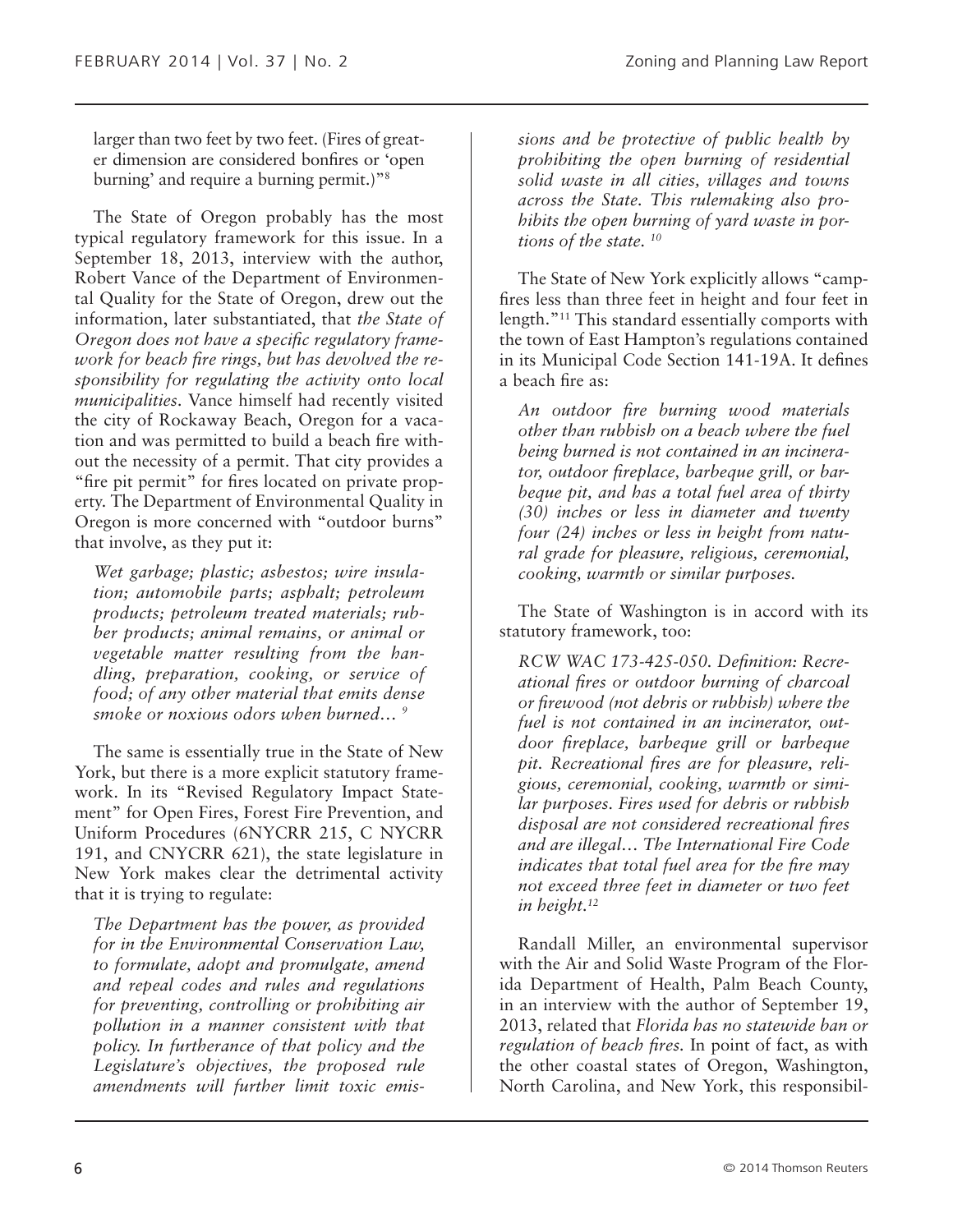ity has been devolved onto the local municipalities. Florida maintains a "nuisance dust rule" in its Florida Administrative Code, Section 62-296.320, and its Florida Statute 403.161(1)(a) that gives the state the ability to regulate fires in general that emit pollutants but grant the following exemption:

*Section 12-81. Miscellaneous allowed open burning. A campfire, bonfire, or other fire will be allowed that is used solely for recreational purposes, for ceremonial occasions, for outdoor noncommercial preparation of food, or on cold days for warming of outdoor workers as long as excessive visible emissions are not emitted. 13*

How did the State of California treat this issue? Interestingly, it changed an existing rule that allowed exactly the same kinds of fires that all of the other states did.14

*Under the State open burning rule, campfires and fires for festive/ceremonial occasions are allowed as long as they don't burn manmade materials or logs larger than six inches in diameter. 15*

*Outdoor burning shall burning shall be authorized for fires used solely for recreational ceremonial purposes, or in the non-commercial preparation of food, or used exclusively for the purpose of supplying warmth during cold weather… 16*

California's "detour" from the orthodoxy of the other states and, for that matter, its prior rule actually started in or about May of 2013. At that time, the South Coast Air Quality Management District was responding to complaints of noxious smoke and fumes from beachfront homeowners in the city of Newport Beach, a wealthy enclave in Orange County, California, approximately one and one-half hours south by car from Los Angeles. As the staff report for the July 12, 2013 AQMD hearing put it:

*There are approximately 765 beach fire rings in Los Angeles and Orange counties with the overwhelming majority (approximately 90 percent) along the Orange County coastline.*  *Smoke emissions from these devices have recently come to the attention of SCAQMD staff through formal actions by the City of Newport Beach. Specifically, in March of 2012 the Newport Beach City Council voted to direct City staff to take the necessary steps to remove beach fire rings at Big Corona and Balboa Pier beach areas. A coastal development permit application … was subsequently prepared by City staff and submitted to the California Coastal Commission … for approval to remove the rings. According to the Commission's staff report, one of the City's reasons for fire ring removal was health impacts from wood smoke; however, the City acknowledge[s] that there were no direct studies of health effects associated with fire ring use, nor is there any current regulation restricting such use. Although the item was continued at a March 2013 meeting and no formal action was taken, the Commission's staff recommendation was to deny the request. In its denial justification of the City's request, Commission staff cited the exemption for recreational burning in SCAQMD rules. 17(*emphasis added*)*

What's interesting about the amended rule is not only what was added but, more importantly, what was removed. Rule 444 was amended to *remove* **this** language in its Paragraph 5A and B:

*The provisions of this rule shall not apply to: A. Recreational fires or ceremonial fires, including fires conducted pursuant to United States Code, Title 4, Chapter 1 Section 8, B. Open burning of natural gas, propane, untreated wood, or charcoal for the purpose of: (i) preparation or warming of food for human consumption; or (ii) generating warmth at a social gathering.18*

The report's summary delineated very clearly what the changes were:

*The proposed amendments would prohibit beach burning activities after March 1, 2014 in areas within 700 feet of a residence unless the rings were spaced at least 100 feet apart*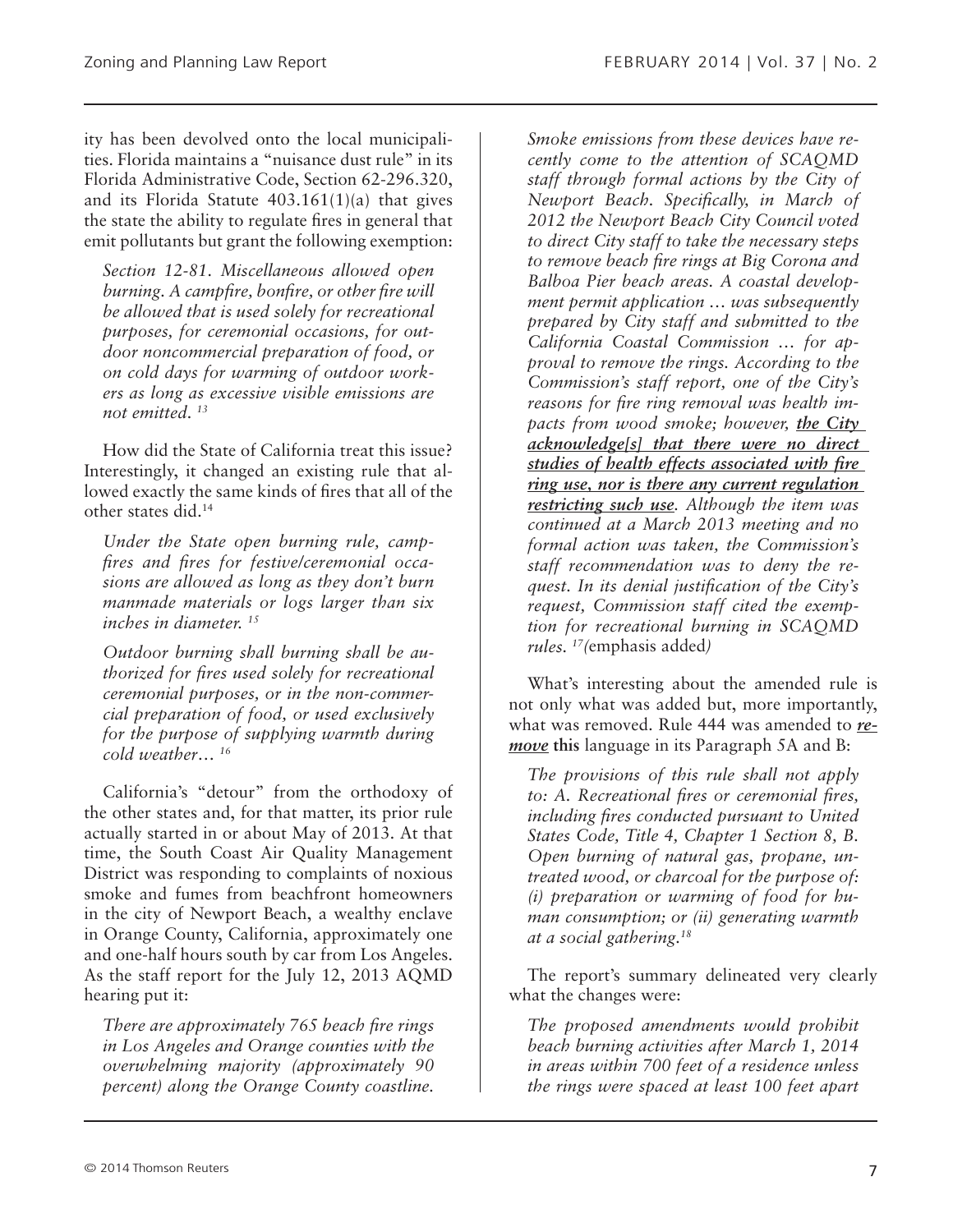*or at least 50 feet apart if there are no more than 15 fire rings per contiguous beach area within the city's boundaries…. The amendments would also clarify that the proposed amendments are only applicable to fire rings located on beach sand in coastal areas (adjacent to the ocean)…. 19*

All of the changes adding these requirements were added to Rule 444, Subparagraph D.3.G1 and 2. The staff report went into some depth as to the changes, and inadvertently revealed how focused and targeted the removal of the fire rings to Newport Beach would be, as they were the complaining party:

*Under the above proposed rule language for subparagraph (d)(3)(G), Dockweiler State Beach, Huntington City Beach, and Bolsa Chica State Beach are not expected to be affected by the criteria other than the no-burn days. However, the proposal may affect the other beaches in that some fire rings would have to be moved or removed at the various beaches. For example, the 700 foot buffer would require Huntington State Beach to move or remove an estimated 30 fire rings that are less than 700 feet from a mobile home park, although some fire rings may be able to be retained within 700 feet if the rings are at least 100 feet apart from one another. Corona del Mar State Beach and Balboa Beach fire rings are all currently located within 700 feet and would have to either be removed or moved elsewhere. Doheny State Beach would be the most heavily impacted whereby all day-use fire rings are within 700 feet of residences. Due to the modified definition of beach burning, only the fire rings on the sand in the southern two-thirds of the campground will be impacted." 20(*emphasis added*)*

The report itself also contained a table detailing the issues raised by opponents of the changes in the rule and the staff's response. The issue raised by the opponents of regulation was delineated as follows:

*The PAR 444 provision to prohibit open burning at beach areas has generated significant comments on either side of the issue. Some have expressed support for the proposal due to odor and health effects from wood smoke. Others have stated that the proposal is unneeded as emissions from beach burning are very minor. Several cities have voiced strong opposition and believe the rule is unnecessary. A number of parties have urged a policy that allows cities to decide for themselves whether beach fires should be allowed. Local governments and businesses in communities with beach fire rings are anticipating a loss of revenue from a reduction in beach fees and product sales.*

The staff's response didn't address any of these issues:

*PAR 444 beach burning provisions would protect the public health of beach goers and the surrounding community by reducing the exposure to wood smoke. These provisions would not apply to the use of charcoal, gaseous, or liquid fuels. A demonstration project is under consideration to identify a low emission open burning alternative that would allow continued use of beach fire rings beyond the January 1, 2015 wood burning prohibition.21*

*Now we get to the nub of the issue; one community, in essence, dictated to others a standard that, truthfully, only applied to it*. The news stories and prior history of the dispute make clear that, when the California Coastal Commission wasn't willing to remove the fire rings, the city of Newport Beach resorted to the only avenue it had left, to complain that the smoke was "a nuisance" and a health hazard.

The big question is, though, was it really a nuisance, either under common law or under the technical template that the South Coast Air Quality Management District applied to it?

California statutory law, like the general common law set out in American Jurisprudence 2d, doesn't do a very good job of defining what a nui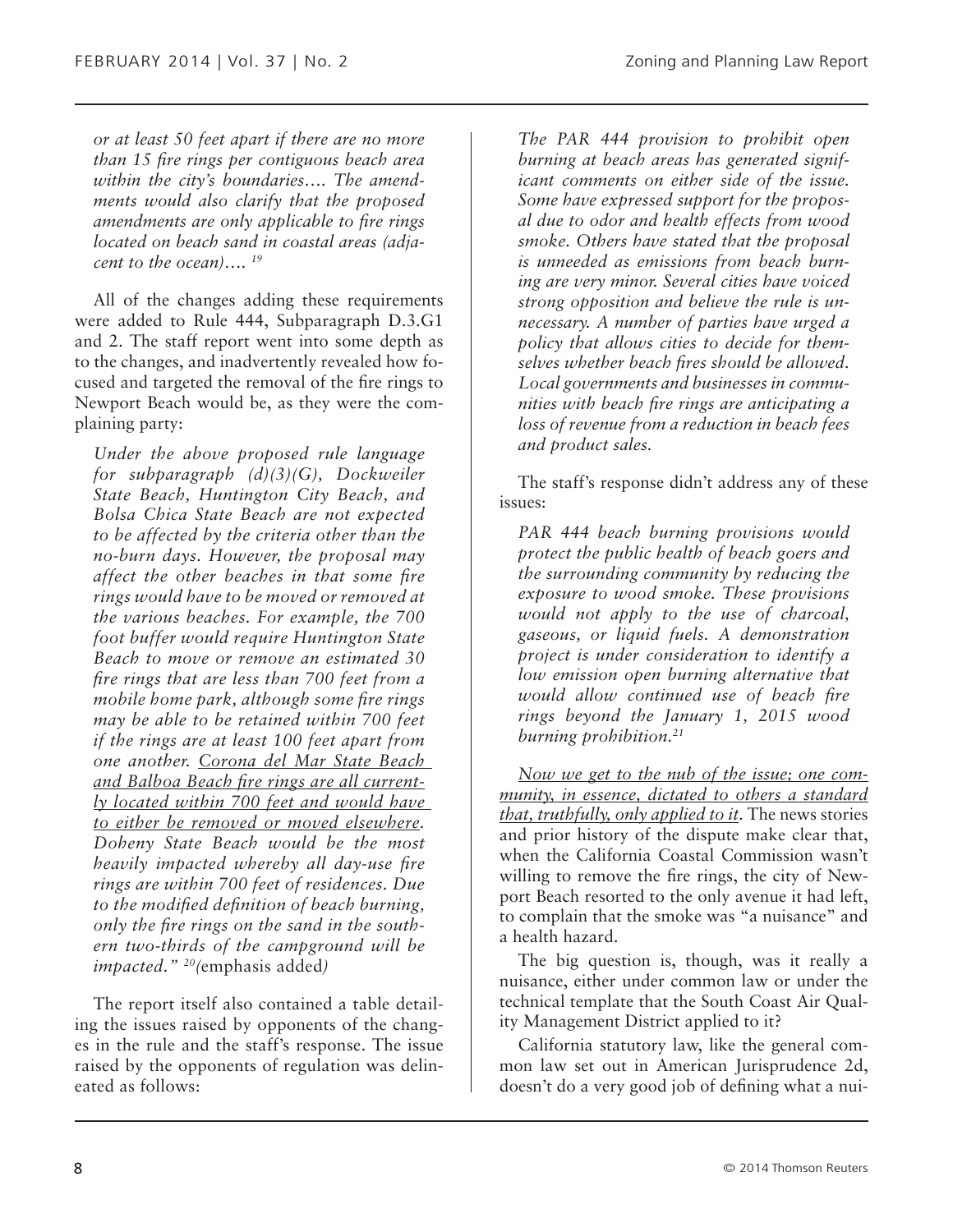sance is; the definition is so nebulous as to potentially even cover bursts of noise such as fireworks or the emission of foul odors from a septic tank that has not been cleaned but needs to be:

*§ 3479. Acts Constituting Nuisance. Anything which is injurious to health, including, but not limited to, the illegal sale of controlled substances, or is indecent or offensive to the senses, or an obstruction to the free use of property, so as to interfere with the comfortable enjoyment of life or property, or unlawfully obstructs the free passage or use, in the customary manner, of any navigable lake, or river, bay stream, canal, or basin, or any public park, square, street, or highway, is a nuisance. 22*

California law expands the nuisance definition to include a public nuisance, but it isn't any more specific than the underlying section:

*§ 3480. Public Nuisance. A public nuisance is one which affects at the same time an entire community or neighborhood, or any considerable number of persons, although the extent of the annoyance or damage inflicted upon individuals may be unequal. 23*

Finally, private nuisances are simply defined as:

*§ 3481. Private Nuisance. Every nuisance not included in the definition of the last section is private. 24*

This doesn't really give much guidance. The Air Quality Management District relies, in its staff report and the eventual adoption of the amended rule, also on Health & Safety Code § 41700, which is part of California's Clean Air Act:

*§ 41700. Prohibited discharges; Adoption of rule or regulation. (a) Except as otherwise provided in Section 41705, a person shall not discharge from any source whatsoever quantities of air contaminants or other material that cause injury, detriment, nuisance, or annoyance to any considerable number of persons or to the public, or that endanger the comfort, repose, health, or safety of any of*  *those persons or the public, or that cause, or have a natural tendency to cause, injury or damage to business or property….*

On a nationwide scale, American Law Reports would indicate that, not only are beach fires not really considered something that should be regulated by air pollution standards, but that the property authority to do so would, in any event, be a municipality:

*Except in a few cases, particularly earlier ones, smoke control regulations, whether directly prohibiting the emission of smoke or regulating the supply and use of smoke-producing fuel, have ordinarily been held valid as a proper exercise of the police power….*

*Smoke control ordinances are ordinarily within the statutory and charter power of municipal corporations. A proper delegation of power to administrative agencies authorizing them to carry out details and to issue, within proper standards fixed by the legislature, rules and regulations, and such rules and regulations, has ordinarily been sustained as valid." 25(*emphasis added*)*

The same American Law Reports article summarizes the general state common law, again, to reinforce the inference that this is the type of problem that municipalities should be regulating:

*Statutory and charter power of municipal corporations. A municipal smoke ordinance is valid only if the municipality has, either under a general statute or under its charter, the power to enact such an ordinance. Ordinances of this kind have ordinarily been upheld as within the statutory or charter power of the enacting municipality, it making no difference whether the municipality was authorized in specific terms to enact smoke control ordinances or in general terms to enact ordinances for the welfare and health of its inhabitants. 26*

While the AQMD's staff report went into great detail discussing harmful effects of wood smoke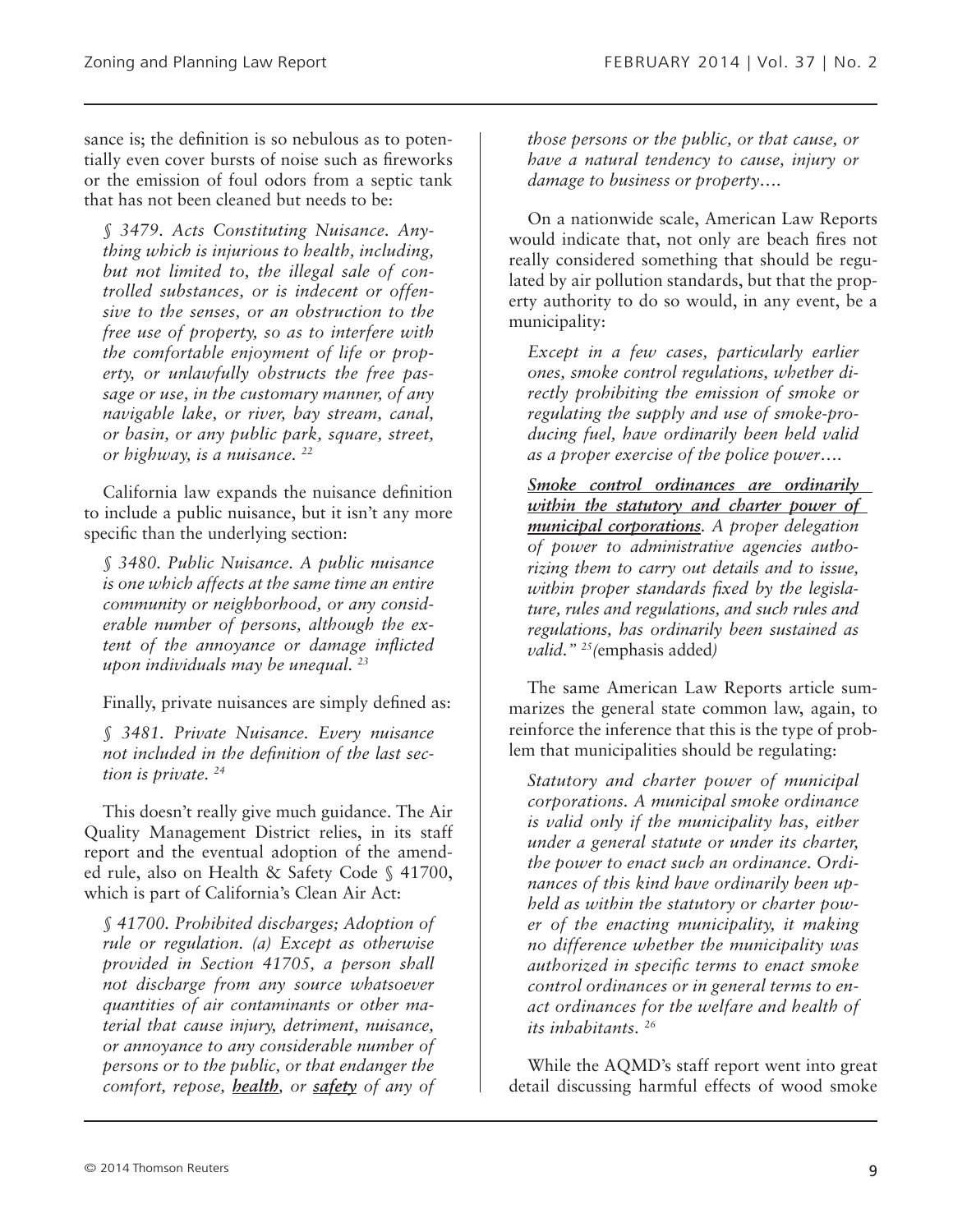and fine particulate matter in general, it admittedly did little or no study of the specific deleterious effects of the beach fire rings:

*GR-8: The beach fire rings are not a significant source of air pollution and should not be regulated. There are many other sources of air pollution that should be regulated. The fire rings are a southern California tradition and should be preserved for future generations.*

*Staff Response: As noted in the staff report, wood smoke poses a potential health exposure risk to beach goers and nearby residents. Wood smoke from beach fires can affect the public health and is a local exposure risk to the surrounding community. This is further magnified as many of those using the fire rings have been observed burning materials other than fire wood. Federal, State and local air pollution regulations have been implemented for all forms of particulate pollution and every effort continues to be made to address emissions from all source categories. Low emission alternatives, such as use of gaseous fuels, may be a potential solution that would allow the continued use of fire rings in Southern California. 27*

The appendix also listed a public comment and a staff response that was quite significant:

*Comment 27: Emissions from beach fire rings have a negligible effect on air quality or public health. The localized significance threshold (LST) for sensitive receptors and/ or EPA's New Source Review (NSR) limits should be used to determine the significance of emissions from beach fire rings.*

*Staff Response: It is acknowledged that beach fire emissions are not a large contributor in terms of regional emissions but the PAR 444 beach burning provisions would have been proposed to address localized impacts. The LST threshold is used by AQMD staff for individual sources but not for rule development/ amendment projects. NSR is used in conjunction with the permitting of stationary sources not for analyzing potential impacts from area* 

*sources such as open burning. Results of air quality sampling downwind from beach areas is a more appropriate indicator of potential public health impacts.*

This note is quite telling; AQMD admits that the impacts, at best, are localized. If this is a public nuisance under California Civil Code and Federal Common Law, how large a group of the public is being affected by it? If in fact the impact is truly localized, how and why would a state entity become involved given the predisposition under current common law for municipalities to locally regulate this issue?

The inescapable conclusion here is that California has parted ways with long-established law and policy to "stick its nose" into what has been clearly a local issue. The overwhelming majority of state jurisdictions with coastline cede the authority and responsibility for monitoring beach fire rings to local municipalities. The gravamen of their regulation, even at the local level, has to do with safety, the prevention of a larger fire, and prevention of injuries to others.

While case law regulates fire rings as an attractive nuisance in burn cases, as this article has pointed out, the nuisance issue there isn't the actual combustion and smoke emissions, but the potential for harm to people or animals that "stumble" upon the fire rings while there is still hot material in them. The political motive in this administrative action by the AQMD is clear; a small, wellfinanced group of homeowners petitioned its own municipality to stop the fire rings. When a state agency, the Coastal Commission, refused to cooperate, rather than declaring the fire rings a local nuisance, the City "punted" and asked Air Quality Management District to step in. The unsettling precedent that this action set will most likely be watched closely nationwide by other municipalities, particularly ones where a disparity in wealth and access to a resource such as public beaches is sacrificed in favor of a small group of residents.

A clear imbalance is therefore created; a very good case can therefore be made that the AQMD edged into "overregulation" as a result of pressure put upon it politically rather than respecting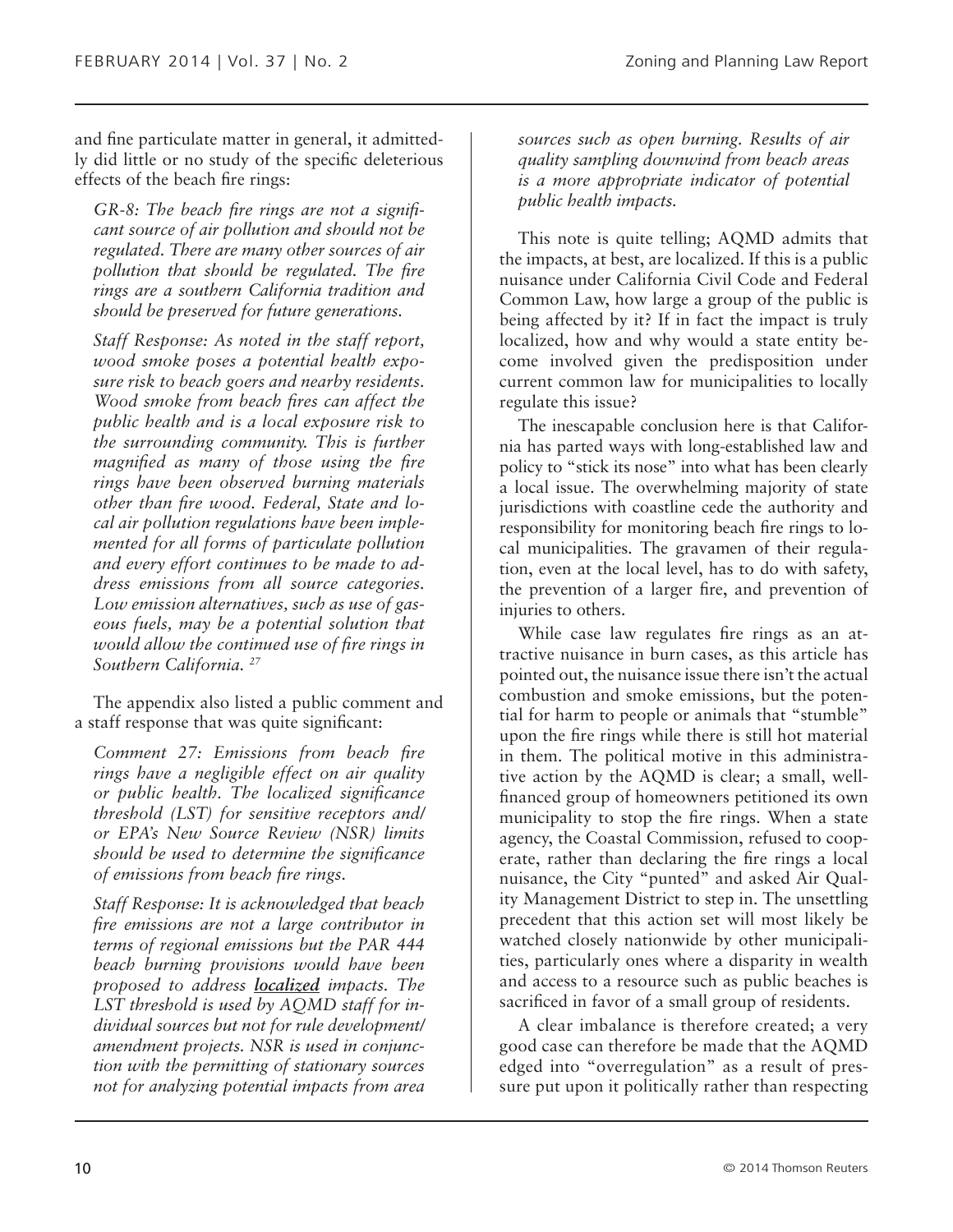the boundaries and balance of state versus local control and requiring the local municipality to resolve the problem itself. This author can foresee this tactic being used in other areas, certainly throughout the state of California and most likely in other jurisdictions, by unhappy local citizens who are unable to persuade their municipality that this type of fire activity should be regulated locally. The larger question is whether this trend is a salutary one.

#### **NOTES**

- 1. Orange Coast Daily Pilot, Wednesday, July 17, 2013. "AQMC approves new fire rings rule" by Jill Cowan at http://www.dailypilot.com/news/tn-dptme-0713-aqmd-fire-rings-20130712,0,2984673. story.
- 2. "Is 'No Fun' Sign Next? California Beach Bonfires May Be Doused" by Ian Lovett, May 30, 2013. http://www.nytimes.com/2013/05/31/ us/pollution-concerns-could-douse-californiabeach-fires.html?pagewanted=all $\&$  r=0.
- 3. *Summers v. U.S.*, 905 F.2d 1212, 1214, C.A.9 (Cal.), 1990.
- 4. Summers v. United States, 905 F.2d at 1215.
- 5. *Sambrano v. City of San Diego*, 94 Cal.App.4th 225, 233-234, 114 Cal.Rptr.2d 151, Cal. App.4.Dist.
- 6. *Burton v. Dominion Nuclear Connecticut, Inc.*, 300 Conn. 542, 23 A.3d 1176 Conn., 2011, as cited by American Jurisprudence, 2nd Edition, Nuisances III.A.2.a., Section 58.
- 7. See Restatement (2nd) of Torts, Section 821B.
- 8. See, e.g., "Beach Fires Relegated to Specific Evening Hours; May Soon Be Banned at Lifeguard Bathing Beaches." Hamptons.com, July 20, 2009 by Aaron Boyd.
- 9. News Release of November 9, 2011 from State of Oregon, Department of Environmental Quality at www.deq.state.or.us/news/prDisplay.asp?docID=3739.
- 10. Revised Regulatory Impact Statement, Page 3, Lines 10 through 16.
- 11. Department of Environmental Conservation, Questions and Answers Regarding Open Burning, Regulations Effective October 14, 2009, Page 1, Line 15 through 22, accessed at http:// www.dec.ny.gov/chemical/58519.html.
- 12. Recreational Fires in Washington State, Prevention Division, Spokane County Fire District Nine, Page 1, Paragraphs 1, 2 and 4.
- 13. Ordinance Number 05-020 Section 11, August 16, 2005, Palm Beach County Open Burning Ordinance.
- 14. See also State of North Carolina, Department of Environmental and Natural Resources, Division of Air Quality—News and Public Outreach—Brochures and Related Materials—May 13, 2009: North Carolina Administrative Code Section .1900-Open Burning; 15 NCACO2D.1901, 1902—interview with Thomas Mather, Public Information Officer, North Carolina Department of Environmental and Natural Resources, Division of Air Quality, Interview of September 20, 2013.
- 15. See also Texas Administrative Code, Title 30, Part 1, Chapter 111, Subchapter B, Rule XXX Section 111.207—Exception for Fires Used for Recreation, Ceremony, Cooking and Warmth.
- 16. Interview with Joseph Janecka of September 19, 2013—Texas Commission on Environmental Quality.
- 17. South Coast Air Quality Management District Staff Report for July 12, 2013 Meeting, Agenda Item No. 1, Proposal: Amend Rule 444 - Open Burning and Issue RFP for Low Emission Non-Wood Beach-Type Fire Ring Demonstration, Page 2, Paragraph 1.
- 18. South Coast Air Quality Management District Staff Report for Board Meeting of July 12, 2013, Agenda No. 1,Page 15.
- 19. Ibid. Pages 4 through 5.
- 20. Ibid. Addendum to Draft Final Staff Report, Page 6, Paragraph 3.
- 21. Ibid. Attachment D, Key Issues and SCAQMD Staff Responses, Page 6.
- 22. California Civil Code §3479.